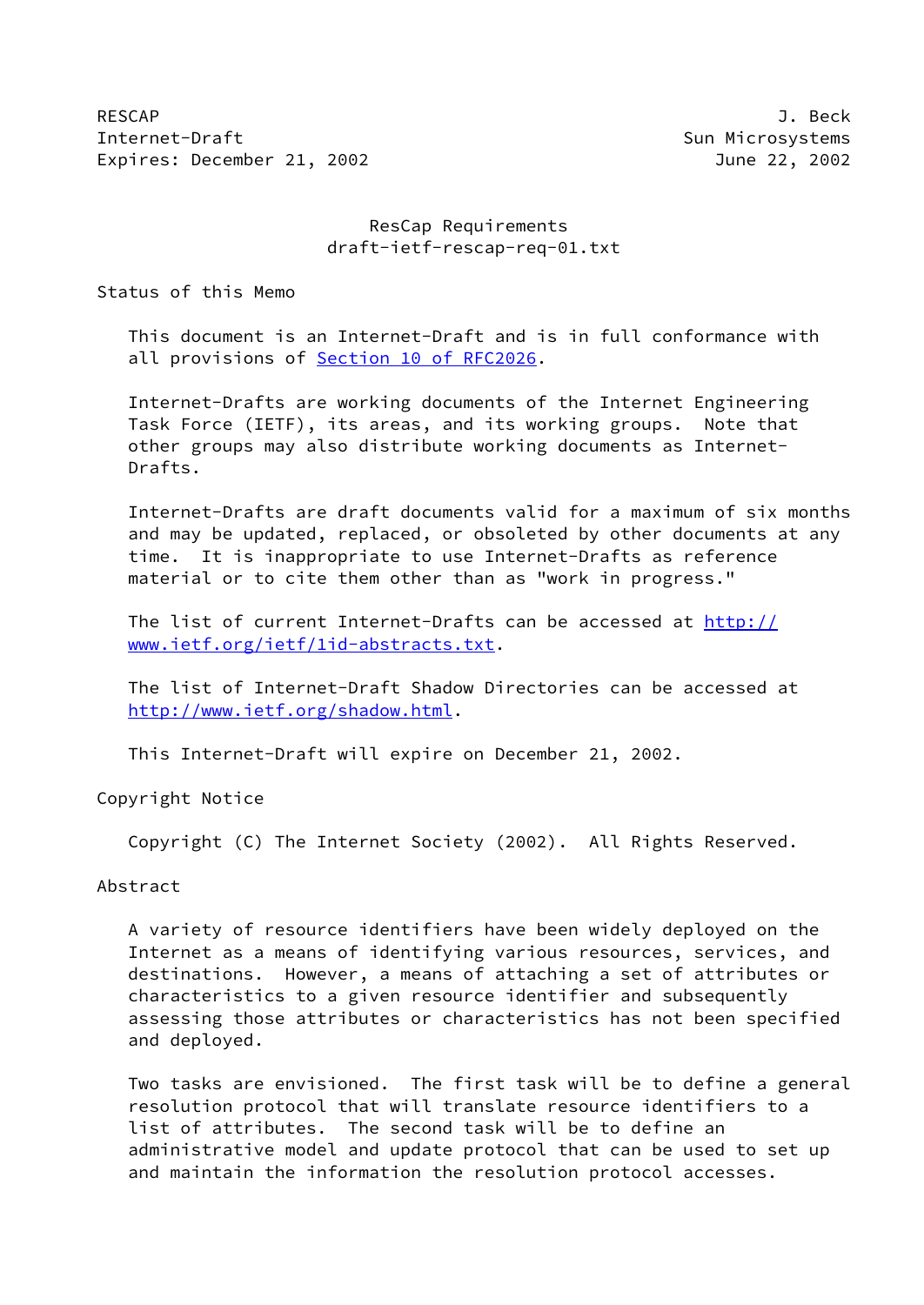Internet-Draft RESCAP Requirements June 2002

This document defines the requirements for these two protocols.

Table of Contents

| $\perp$ .        |                                              |                 |
|------------------|----------------------------------------------|-----------------|
| 2.               |                                              |                 |
| 3.               |                                              | $\overline{3}$  |
| 3.1              |                                              | $\overline{3}$  |
| $\overline{4}$ . | Resolution protocol requirements             | $\overline{4}$  |
| 4.1              |                                              | $\overline{4}$  |
| 4.2              |                                              | $\overline{4}$  |
| 4.3              |                                              |                 |
| 4.4              |                                              | $\frac{4}{5}$   |
| 4.5              |                                              | $\overline{5}$  |
| 4.6              |                                              | $\overline{5}$  |
| 4.7              |                                              | 6               |
| 4.8              |                                              | 6               |
| 4.9              |                                              | 6               |
|                  | 4.10 Replication and Synchronization         | 6               |
| 5.               | Administrative update protocol requirements  | $\overline{1}$  |
| 5.1              |                                              | $\overline{1}$  |
| 5.2              |                                              | $\overline{1}$  |
| 5.3              |                                              |                 |
| 5.4              |                                              | $\frac{7}{7}$   |
| 5.5              | Replication and Synchronization              | 8               |
| 6.               | Security Considerations                      | 8               |
| $\overline{1}$ . |                                              | $\underline{8}$ |
|                  |                                              | 8               |
|                  |                                              | $\overline{9}$  |
| A.               |                                              | $\overline{9}$  |
| <b>B</b> .       |                                              | 9               |
| B.1              | Initial revision (beck-00): April 15, 1999 9 |                 |
| B.2              | beck-00 -> beck-01: May 14, 1999             | <u>୍ର</u>       |
| <b>B.3</b>       | beck-01 -> beck-02: June 15, 1999            | 10              |
| B.4              | beck-02 -> beck-02a: November 23, 1999       | 10              |
| B.5              | beck-02a -> beck-03: December 1, 1999 10     |                 |
| <b>B.6</b>       | beck-03 -> rescap-00: December 9, 1999 10    |                 |
|                  |                                              | 12              |
|                  |                                              |                 |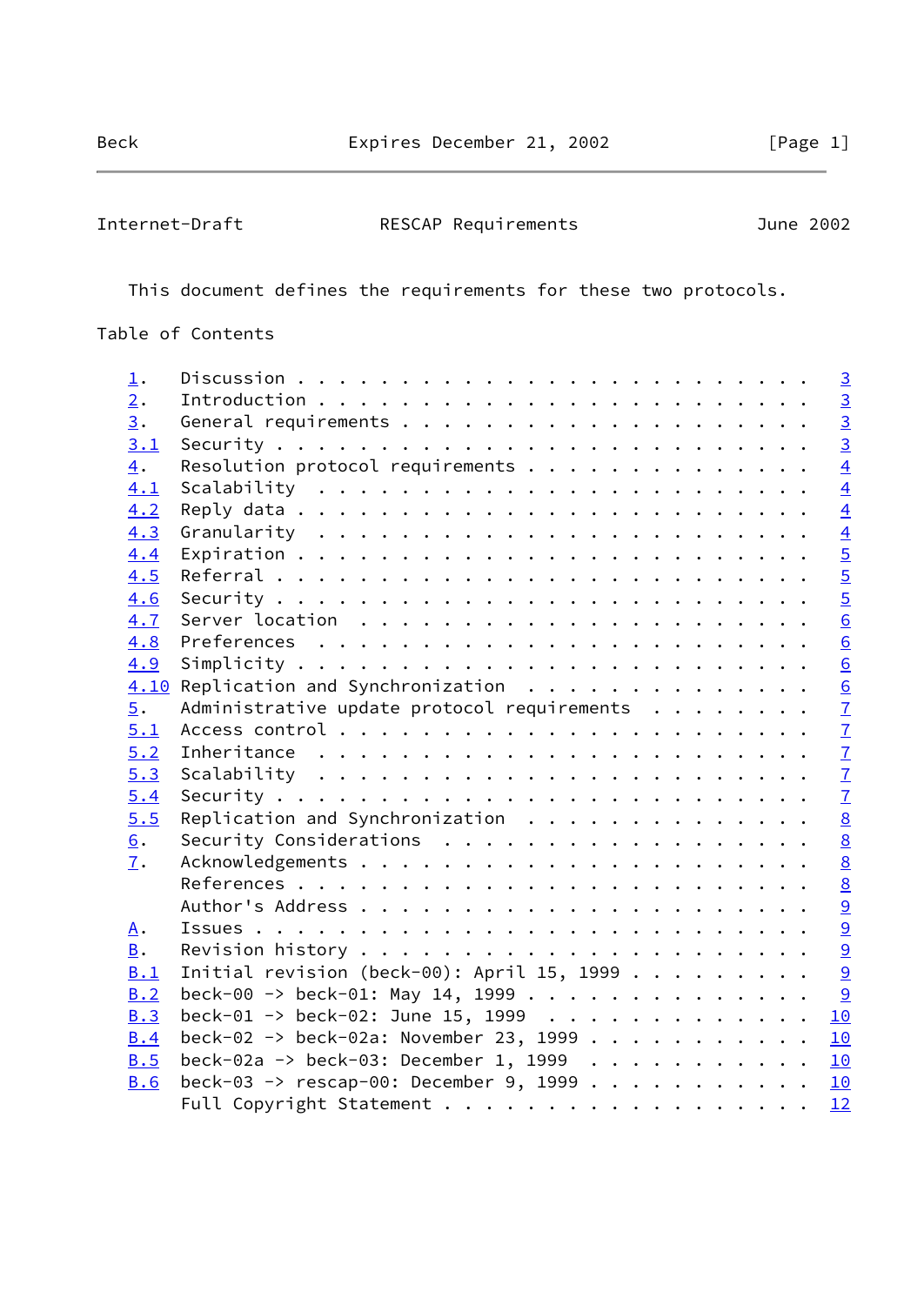Beck Expires December 21, 2002 [Page 2]

<span id="page-2-1"></span>

Internet-Draft RESCAP Requirements June 2002

# <span id="page-2-0"></span>[1](#page-2-0). Discussion

 This draft is being discussed on the ResCap mailing list at <rescap@cs.utk.edu>. Subscription requests can be sent to <rescap request@cs.utk.edu> (send an email message with the word "subscribe" in the body). More information on the mailing list along with an archive of back messages is available at [<ftp://cs.utk.edu/pub/](ftp://cs.utk.edu/pub/rescap) [rescap](ftp://cs.utk.edu/pub/rescap)>.

# <span id="page-2-2"></span>[2](#page-2-2). Introduction

 An attribute is a named characteristic of a resource identifier with a value that is meaningful in the context in which it is used. An attribute may be requested from a ResCap server. An example of an attribute might be a content type that an email address is capable of receiving.

 A capability is a named set of one or more attributes that is meaningful in the context in which it is evaluated. A capability may be requested from a ResCap server. An example of a capability would be the complete set of content types that an email address could receive.

 A particularly important resolution service of the general type described in the Abstract is one which, when given a mail address identifying a particular mail recipient, will return a series of attributes describing the capabilities of that recipient. This differs from a directory service in that no searching or other advanced query operations are involved. Likewise; this is not a discovery protocol.

- <span id="page-2-3"></span>[3](#page-2-3). General requirements
- <span id="page-2-4"></span>[3.1](#page-2-4) Security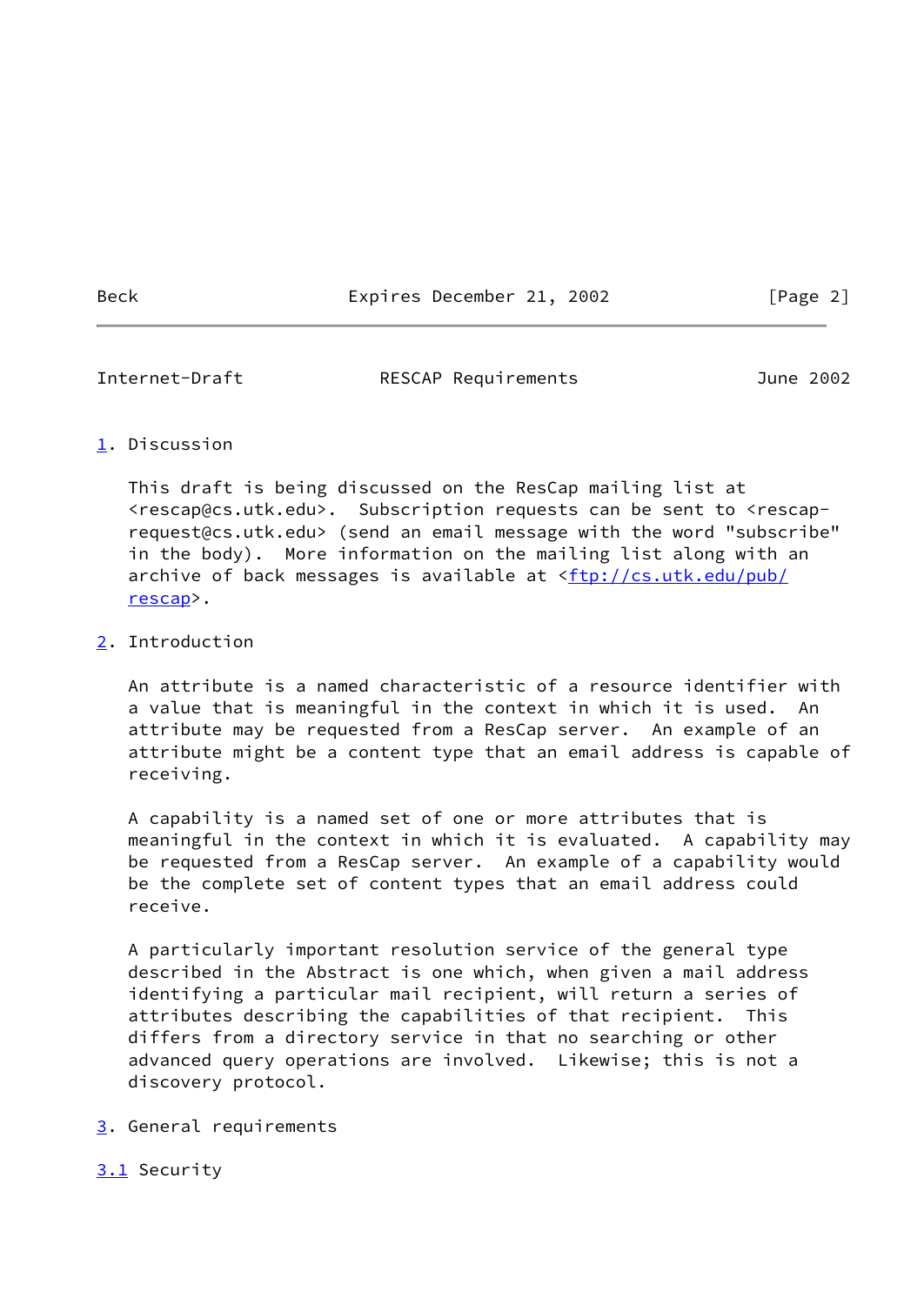The protocols must include support for authenticated messages between clients and servers. Specifically, it must be possible for a rescap client requesting information to reliably identify the server who is the source of the response. The client should be able to require a server to authenticate itself. The question as to whether the server is authorized to respond with the information requested is outside the scope of the protocols. See the Security Considerations section for more information.

 Similarly, it must be possible for a rescap server to reliably identify the client who is making the request for information. The server should be able to require the client to authenticate itself. The question as to whether the client is authorized to request the

| Beck |  | Expires December 21, 2002 |  |  | [Page 3] |
|------|--|---------------------------|--|--|----------|
|------|--|---------------------------|--|--|----------|

<span id="page-3-1"></span>Internet-Draft RESCAP Requirements June 2002

 information is outside the scope of the protocols. See the Security Considerations section for more information.

 Because the principal purpose of the protocols is the dissemination of public information, support for confidentiality services is explicitly not required from the protocols. Nevertheless, specific attributes or capabilities may themselves be encrypted, unbeknownst to the protocol. Also, local security policies may require the use of a secure transport layer that includes confidentiality services. See the Security Considerations section for more information.

<span id="page-3-0"></span>[4](#page-3-0). Resolution protocol requirements

 Throughout the rest of this section, "the protocol" refers to the resolution protocol.

<span id="page-3-2"></span>[4.1](#page-3-2) Scalability

 The protocol must be highly scalable both for number of entries in the database and number of entries per second resolved.

 Example: Mail services with tens of millions of users could easily expect tens of millions of requests per day for client attribute information.

<span id="page-3-3"></span>[4.2](#page-3-3) Reply data

The protocol must be able to support attributes and capabilities that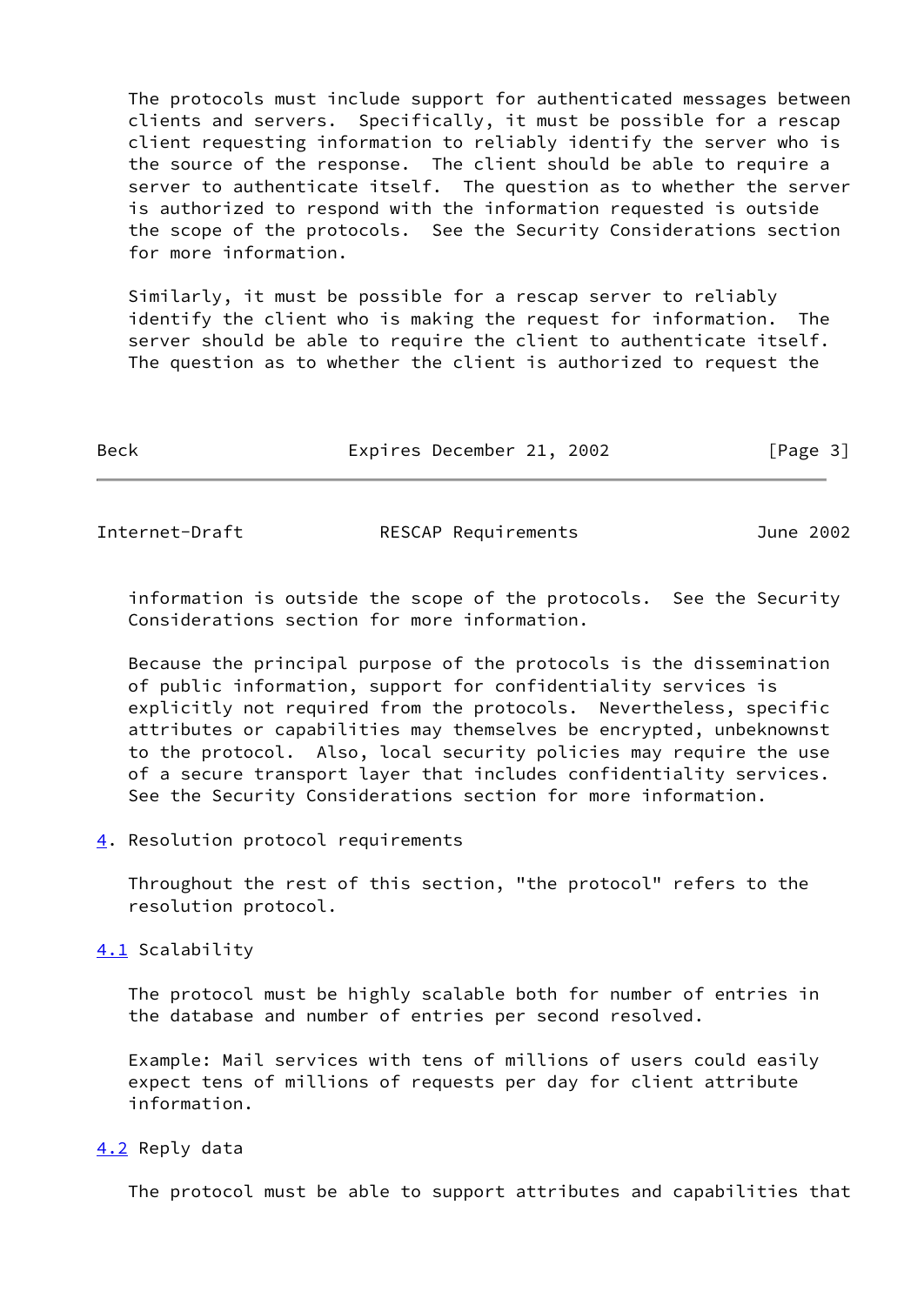are arbitrarily long text or binary values. The protocol should be optimized for the exchange of relatively short length resource identifiers and attribute values. By way of example, the distinction between short and long could be determined by whether or not the request and response fit in an ordinary UDP packet.

 Servers must either provide the information requested, provide a referral indicating from where the information may be requested, or indicate the information is not available. Servers may forward requests on behalf of clients, but the forward must be transparent to the client.

## <span id="page-4-0"></span>[4.3](#page-4-0) Granularity

 A mechanism needs to exist whereby a subset of capabilities for a resource can be fetched. I.e., the protocol request syntax should be able ask for one or more features instead of all of them at once. However, the client also needs to be able to ask for all capabilities known to the server without naming all of them.

Beck **Expires December 21, 2002** [Page 4]

<span id="page-4-2"></span>Internet-Draft RESCAP Requirements June 2002

 Example: A client might only want to know the S/MIME capabilities of a recipient, but not care about its media features.

#### <span id="page-4-1"></span>[4.4](#page-4-1) Expiration

 Some means to indicate the expected lifetime of a capability is required, so that a client application can judge whether, or when, the information should be considered stale.

 The expectation is that data will be infrequently updated, and that the granularity for time-stamps would be in seconds.

 The protocol should also support a mechanism for indicating the "last changed date" of a given attribute.

 Example: The ResCap server may believe that the recipient is only temporarily unable to receive large mail messages.

## <span id="page-4-3"></span>[4.5](#page-4-3) Referral

Some sort of request referral mechanism is needed. In other words,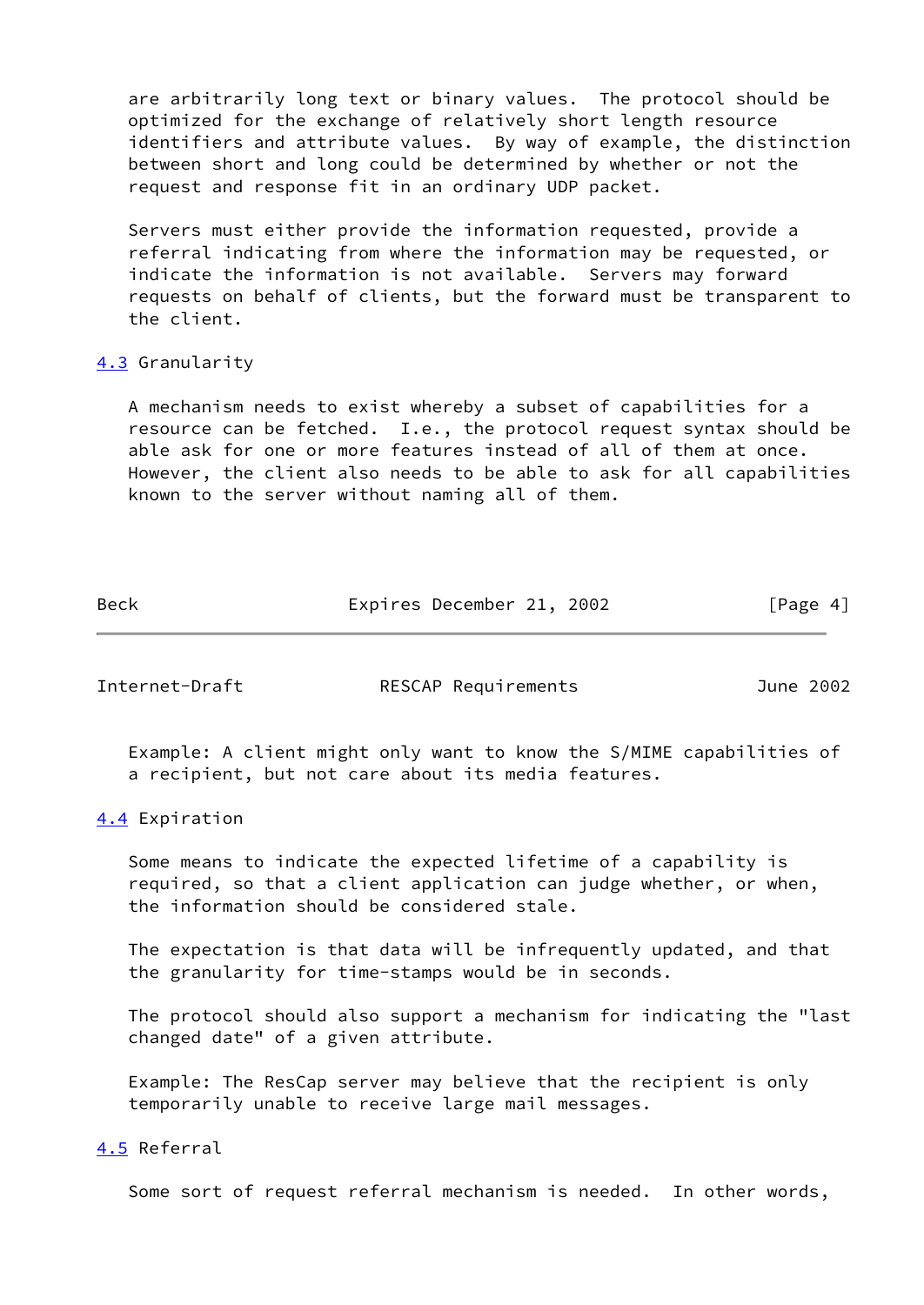the protocol must support a mechanism whereby a response can indicate "I don't know, but go ask the ResCap server at address X." or "use the following URL to retrieve the ResCap response you requested." That is, the response might be a simple DNS name, or it might be a full ResCap URL.

 Example: A server might delegate all requests for S/MIME certificate information to a different server that keeps track of that type of information.

## <span id="page-5-0"></span>[4.6](#page-5-0) Security

 The protocol must be able to handle authenticated queries. The protocol must also support transmission of signed and/or encrypted responses. The protocol should allow for a ResCap server to hold and return "pre-signed" responses. This would allow it to hold capability information signed by the controller of the resource to which it refers, and also to sign responses off-line to avoid the need to perform signature computations at the time of responding to a query. This may imply a need to apply a signature to just part of a response.

 Servers may require clients to use authenticated requests. Clients are not required to be able to create authenticated queries. Such clients will not be able to make requests of servers requiring authenticated queries; such servers might regard this as a feature.

| Beck | Expires December 21, 2002 | [Page 5] |
|------|---------------------------|----------|
|      |                           |          |

<span id="page-5-1"></span>

| RESCAP Requirements<br>Internet-Draft |  | June 2002 |
|---------------------------------------|--|-----------|
|---------------------------------------|--|-----------|

 Clients may require servers to use authenticated responses. Servers must be able to create authenticated responses.

Controls on which attributes will be announced should exist.

 Note that consideration of transport-level security is out of scope here; an appropriate mechanism such as TLS or IPSec should be used instead.

 Example: A server might give less information to a client that is unauthenticated than to one that is authenticated. Some information from the server may be important enough for the server to want to prevent tampering, or even to prevent snoopers from reading.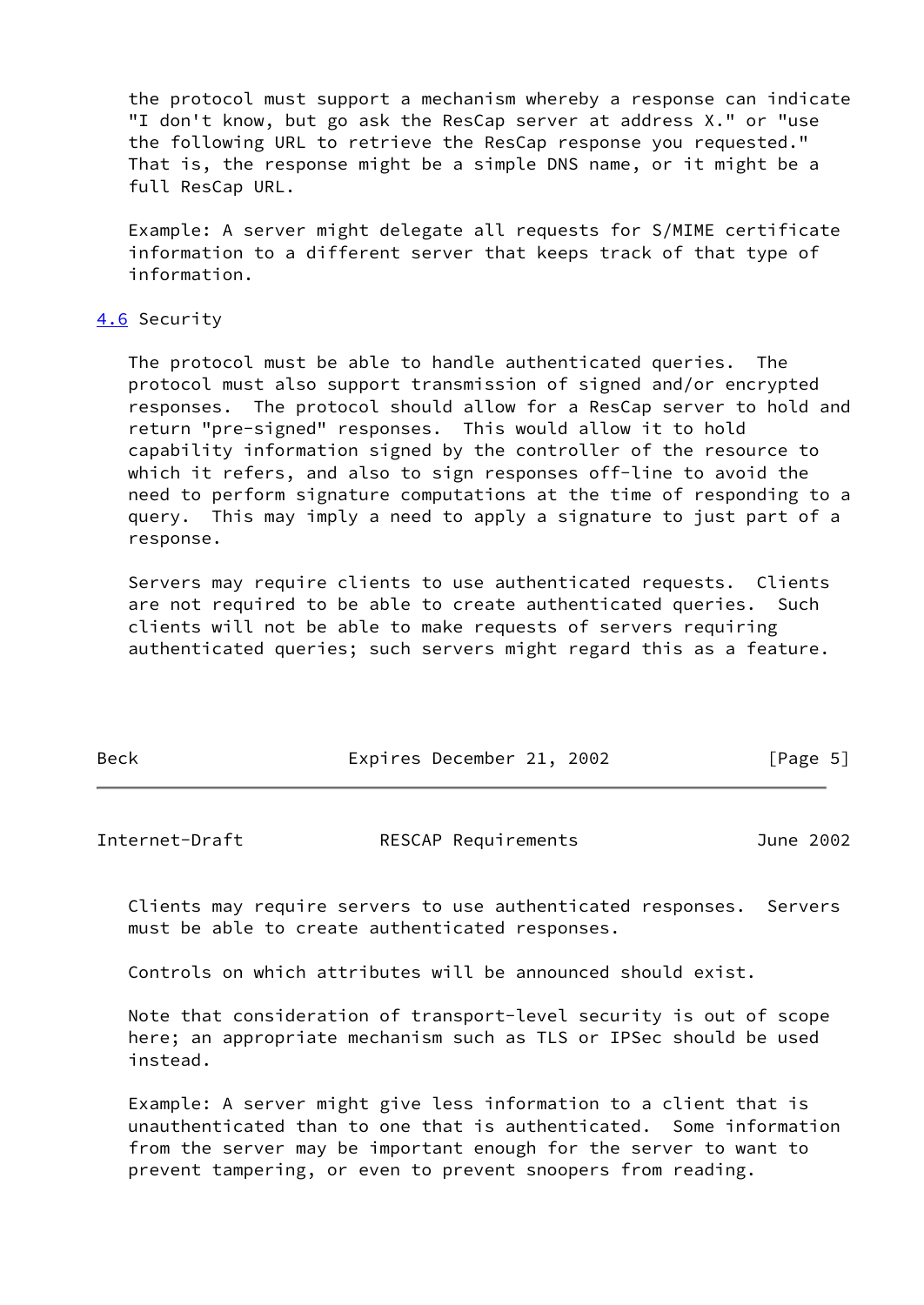#### <span id="page-6-0"></span>[4.7](#page-6-0) Server location

DNS resource records should be used to determine a protocol server.

 Example: The ResCap server that provides responses for resources at "example.com" might itself be running on a host other than "example.com", such as if the administrator of "example.com" has outsourced ResCap services to another company.

#### <span id="page-6-1"></span>[4.8](#page-6-1) Preferences

 Preferences for a set of capabilities, if needed, are to be a supplied in a schema-specific fashion.

 Example: A recipient might strongly prefer image/tiff files over image/jpeg because s/he can display image/tiff on his/her system without launching an external application.

#### <span id="page-6-2"></span>[4.9](#page-6-2) Simplicity

 The protocol should be sufficiently simple that it allows implementation of client and/or server functionality in very small, low cost devices (e.g. telephones, modems, printers, smart-cards, etc.).

## <span id="page-6-3"></span>[4.10](#page-6-3) Replication and Synchronization

We need to define the model for consistency between replicas - e.g. if a client is using one replica for queries and has to fail over to another, what assumptions can the client make about the consistency between the two replicas?

 We should consider whether to assume strict master-slave as this choice would severely limit scalability of the service. Multi-master

| <b>Beck</b> | Expires December 21, 2002 |  |  | [Page 6] |
|-------------|---------------------------|--|--|----------|
|-------------|---------------------------|--|--|----------|

<span id="page-6-5"></span>Internet-Draft RESCAP Requirements June 2002

 seems preferable, but this impacts the protocol as hooks are needed to allow clients to make sense of the data if they need to get it from multiple servers.

<span id="page-6-4"></span>[5](#page-6-4). Administrative update protocol requirements

Throughout the rest of this section, "the protocol" refers to the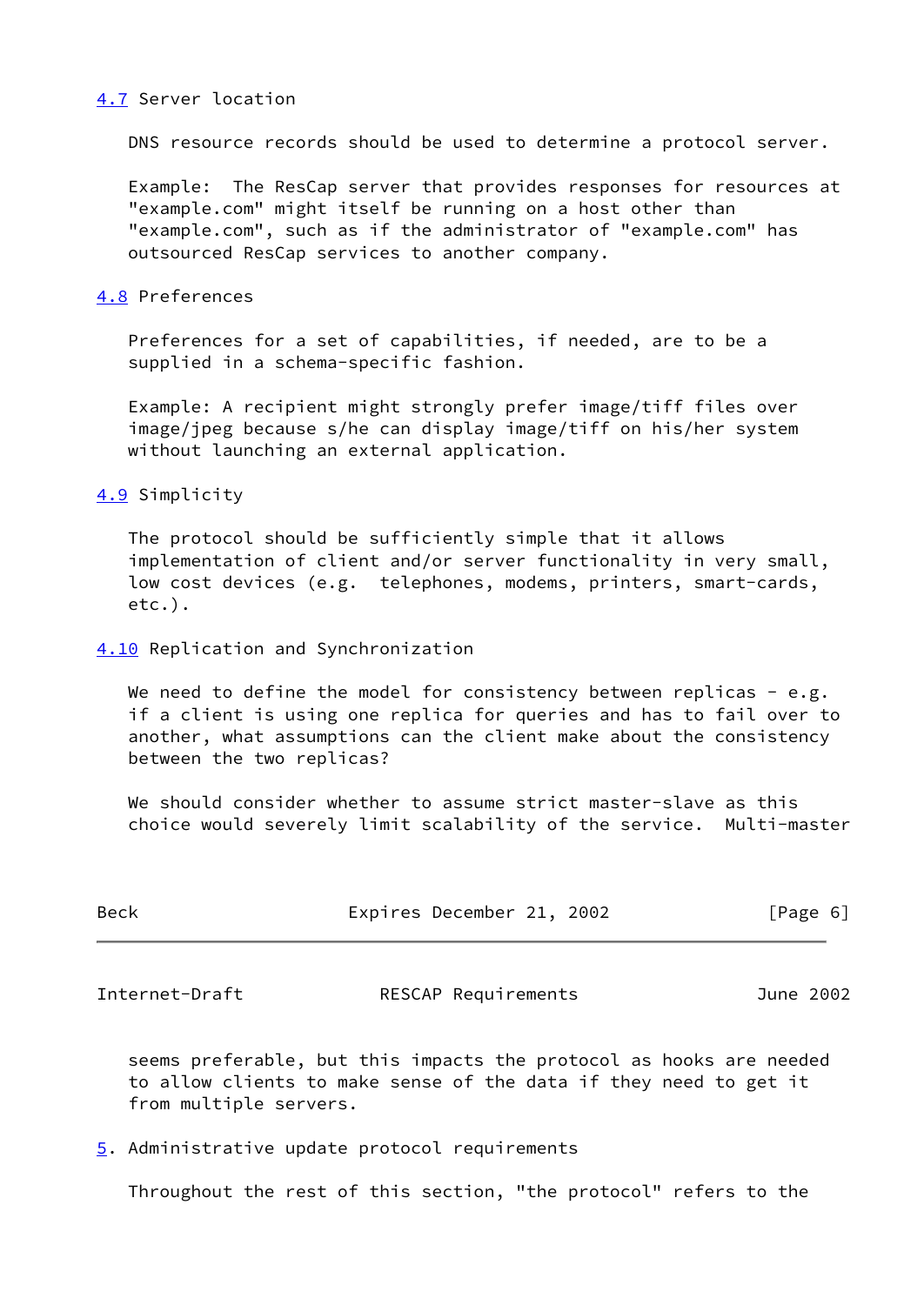administrative update protocol.

#### <span id="page-7-0"></span>[5.1](#page-7-0) Access control

Authentication of anyone updating the database is required.

 Example: Individual mail users should be able to update some or all of the information about them in the database, but such updates must be done with authentication to prevent others from maliciously entering false information.

## <span id="page-7-1"></span>[5.2](#page-7-1) Inheritance

 The protocol must support inheritance. Specifically, mechanisms must be provided by which administrators can set default values for members of their administrative domains.

 If a change is made to a default resource capability value that has previously been inherited by some other resource, then the inheritor should receive the new value.

 Example: The media features for all addresses at a particular mail server might be the same because the mail server processes all messages at all addresses.

## <span id="page-7-2"></span>[5.3](#page-7-2) Scalability

 The protocol must support atomic processing of request messages. This processing does not include updating any replicated sources for the information nor. The client should receive a completion response from the server, but the underlying protocol (if used over UDP) might require the client to retransmit its request at appropriate intervals until it receives such a response.

# <span id="page-7-3"></span>[5.4](#page-7-3) Security

 The protocol must include support for authenticated messages. Servers and clients must use authenticated requests and responses to effect changes to attributes or capabilities.

| <b>Beck</b><br>Expires December 21, 2002 | [Page 7] |
|------------------------------------------|----------|
|------------------------------------------|----------|

<span id="page-7-4"></span>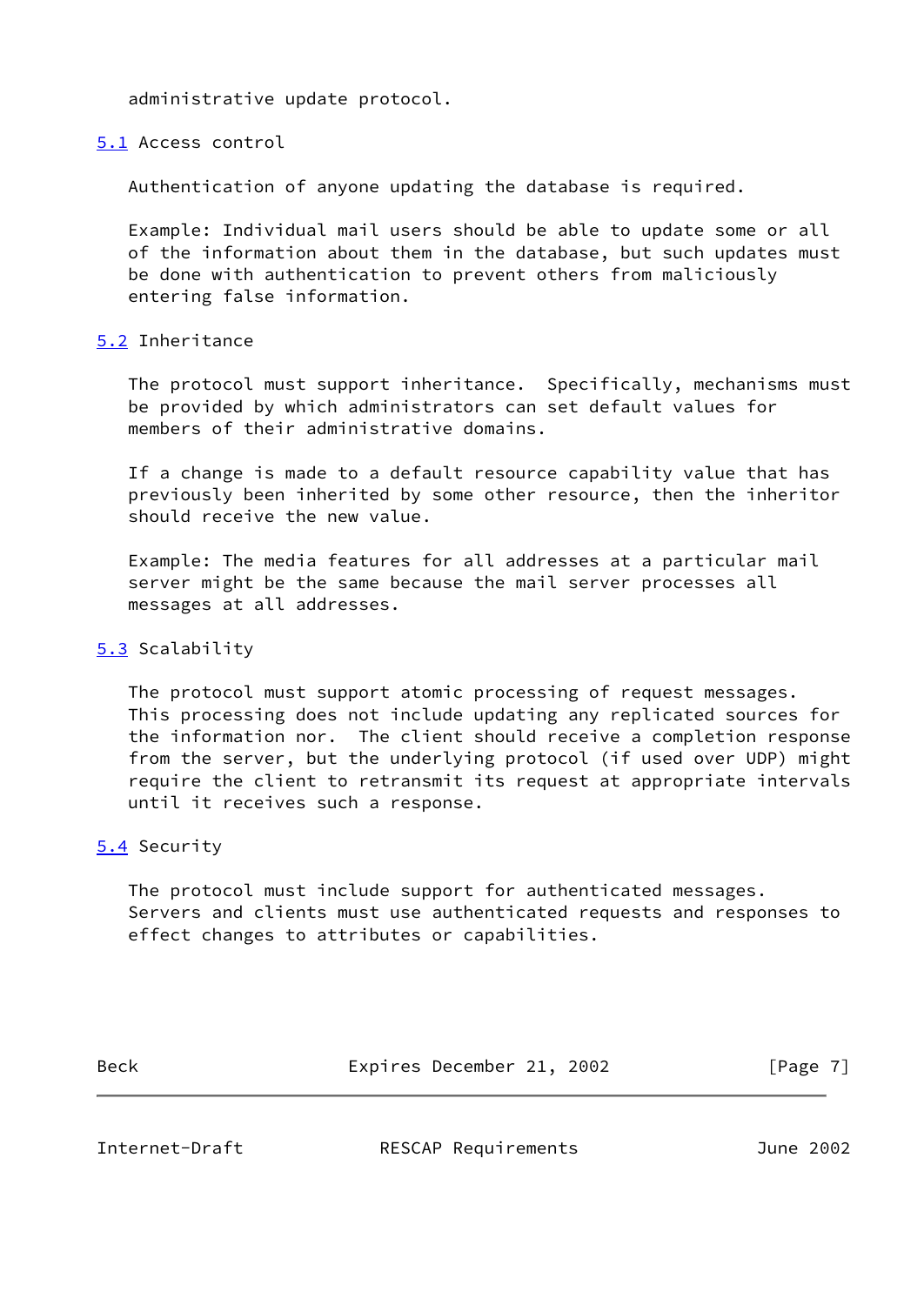## <span id="page-8-0"></span>[5.5](#page-8-0) Replication and Synchronization

 SRV and/or NAPTR resource records may be used to determine a protocol server. [SRV, NAPTR]

<span id="page-8-1"></span>[6](#page-8-1). Security Considerations

Security issues are discussed in sections 2.1, 3.6, [4.1](#page-3-2) and [4.4](#page-4-1) of this memo.

 It is also worth noting that the data which these protocols will be designed to deal with are meant to be public, not private.

 However, support for authentication should be included in the resolution protocol to permit administrators to restrict the attributes that are returned in response to a request according to a locally specified security policy. The security policy may require the use of a transport security protocol, e.g., TLS [TLS], to provide additional security services not supported by these protocols.

<span id="page-8-2"></span>[7](#page-8-2). Acknowledgements

 The author would like to thank Paul Hoffman, Graham Klyne, Ned Freed, James Galvin and Keith Moore for their assistance.

#### References

- [RFC2052] Gulbrandsen, A. and P. Vixie, "A DNS RR for specifying the location of services (DNS SRV)", [RFC 2052,](https://datatracker.ietf.org/doc/pdf/rfc2052) October 1996.
- [RFC2168] Daniel, R. and M. Mealling, "Resolution of Uniform Resource Identifiers using the Domain Name System", [RFC](https://datatracker.ietf.org/doc/pdf/rfc2168) [2168,](https://datatracker.ietf.org/doc/pdf/rfc2168) June 1997.
- [RFC2246] Dierks, T., Allen, C., Treese, W., Karlton, P., Freier, A. and P. Kocher, "The TLS Protocol Version 1.0", [RFC 2246](https://datatracker.ietf.org/doc/pdf/rfc2246), January 1999.
- [RFC2533] Klyne, G., "A Syntax for Describing Media Feature Sets", [RFC 2533,](https://datatracker.ietf.org/doc/pdf/rfc2533) March 1999.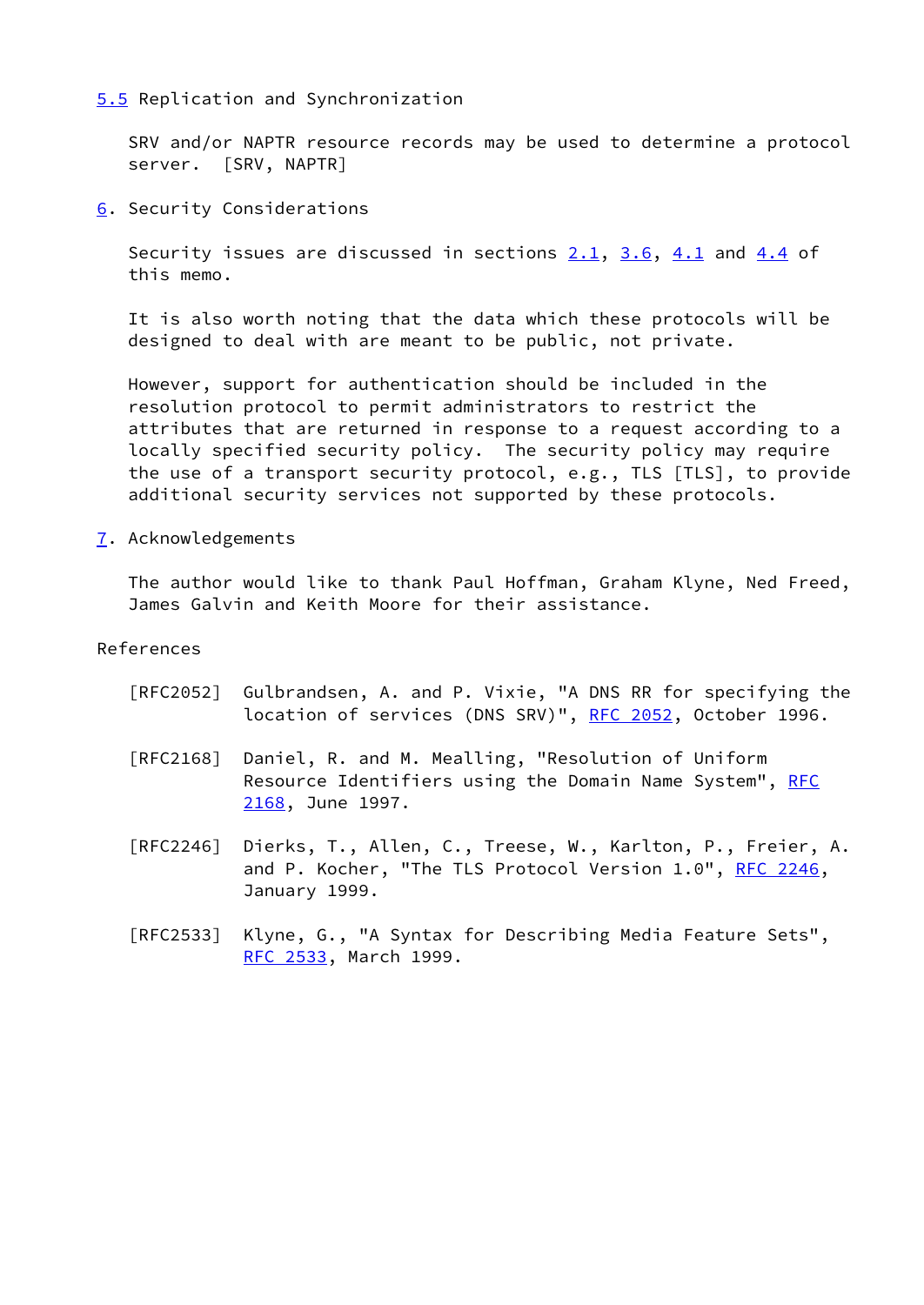```
Internet-Draft RESCAP Requirements June 2002
```
Author's Address

 John Beck Sun Microsystems 901 San Antonio Road M/S U-MPK-17-202 Palo Alto, CA 94303-4900 US

 Phone: +1-650-786-8078 EMail: john.beck+rescap@sun.com

<span id="page-9-1"></span>[Appendix A.](#page-9-1) Issues

- 1. Does section 3.6 need further clean-up, particularly the first paragraph?
- 2. Are sections  $4.1$  and  $4.4$  redundant?
- 3. Section 3.10 currently lays out no requirements, but asks some questions and raises some issues which need to be addressed in order for the proper requirements to be determined.

<span id="page-9-2"></span>[Appendix B.](#page-9-2) Revision history

<span id="page-9-3"></span>[B.1](#page-9-3) Initial revision (beck-00): April 15, 1999

<span id="page-9-4"></span>[B.2](#page-9-4) beck-00 -> beck-01: May 14, 1999

- o Added note to Abstract about this not being a discovery protocol.
- o Examples added throughout.
- o Section 1.2 renamed from "Long replies" to "Reply data", and clarified.
- o Clarified section 1.4, and added note about support for a "last changed date".
- o Section 1.6 renamed from "Privacy" to Security, and clarified, largely by absorbing section 2.2 (Privacy). As a result, section 2.3 (Inheritance) renumbered to 2.2 .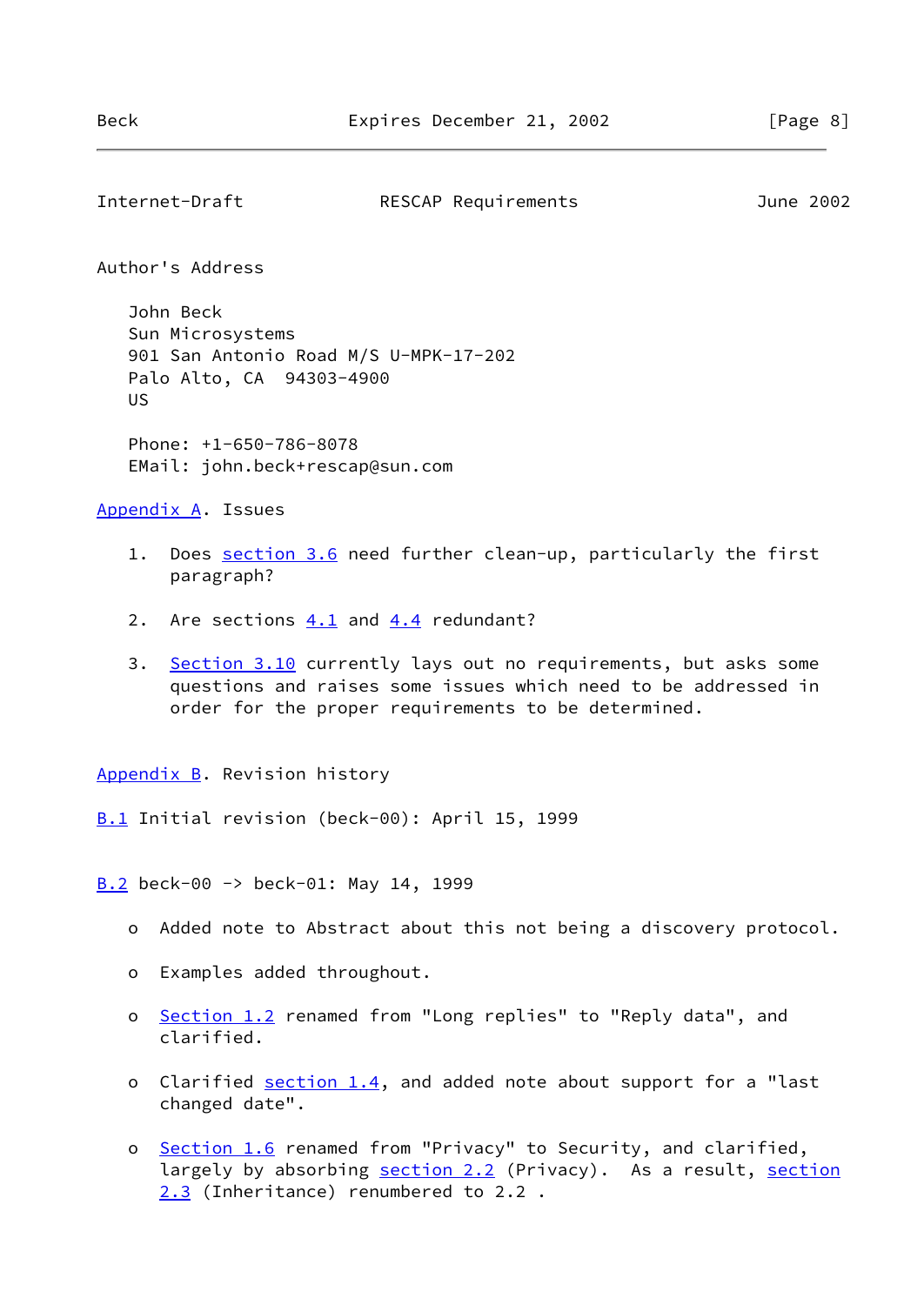o New [section 4](#page-3-0) (Acknowledgements) added, and old sections  $4$ (References) and 5 (Author's Address) renumbered to 5 and 6.

| <b>Beck</b> | Expires December 21, 2002 | [Page 9] |
|-------------|---------------------------|----------|
|             |                           |          |

<span id="page-10-1"></span>Internet-Draft RESCAP Requirements June 2002

<span id="page-10-0"></span>[B.3](#page-10-0) beck-01 -> beck-02: June 15, 1999

o New section 1.9 (Simplicity) added.

<span id="page-10-2"></span>[B.4](#page-10-2) beck-02 -> beck-02a: November 23, 1999

- o Added notes about infrequent updates and granularity of seconds to section 1.4 (Expiration).
- o Added note about transport-level security being out of scope to section 1.6 (Security), and did some word-smithing.
- o Section 1.7 (Server location): specific references to SRV and NAPTR replaced by general reference to DNS. Deleted corresponding references from [section 5](#page-6-4) (References). Also rewrote example in section 1.7 .
- o Section 1.8 (Preference) changed to be schema-specific.
- o Added note about the effect of changing a default resource to section 2.2 (Inheritance).
- o Added note about public vs. private date to [section 3](#page-2-3) (Security Considerations).
- o Added appendix X (Revision history).

<span id="page-10-3"></span> $\underline{B.5}$  $\underline{B.5}$  $\underline{B.5}$  beck-02a -> beck-03: December 1, 1999

- o New [section 1](#page-2-0) (Introduction) and 2 (General requirements); old sections  $1$  through  $6$  renumbered to 3 through 8.
- o New [section 4.3](#page-4-0) (Scalability) added.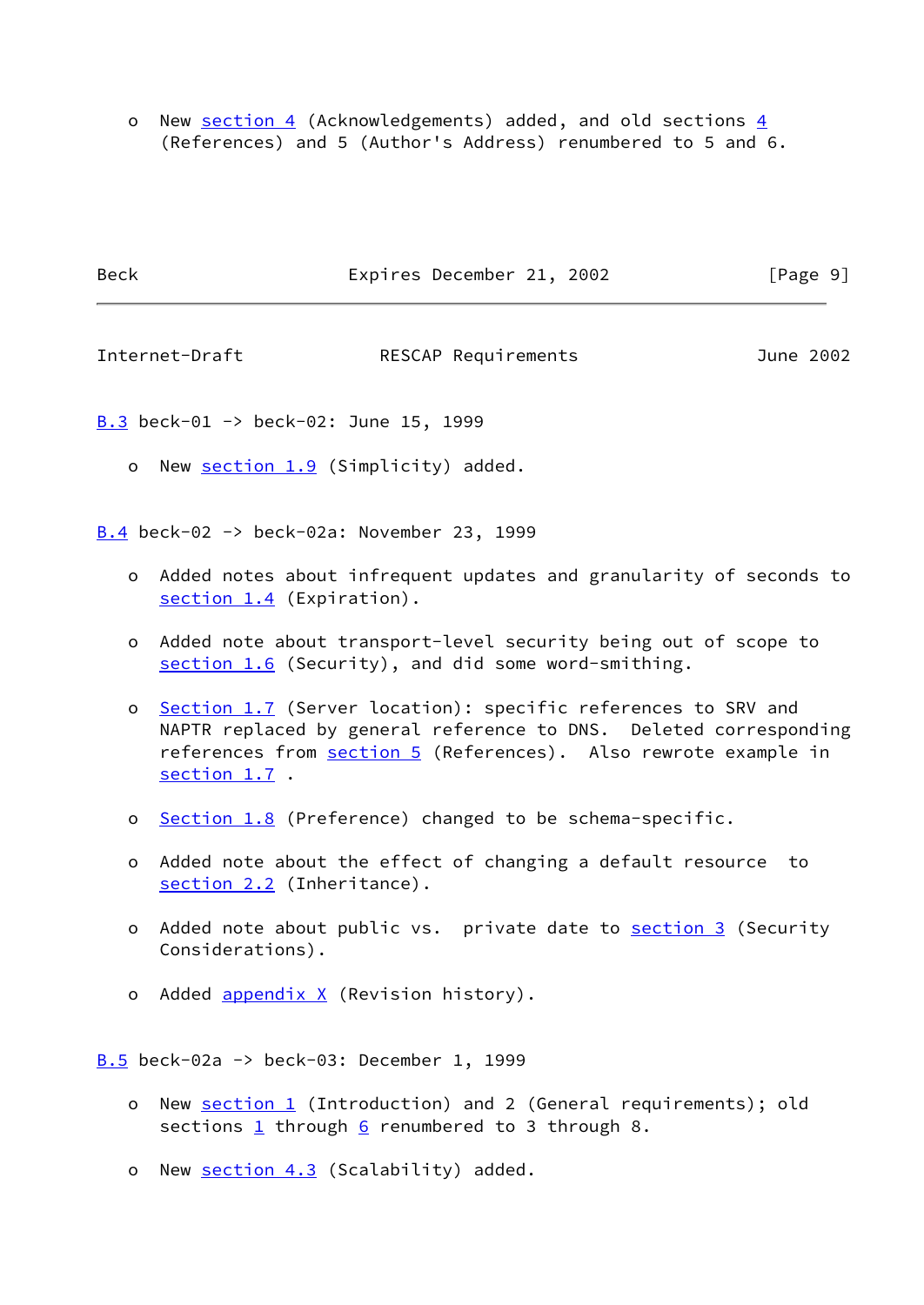o Section 3.2 (Reply data) rewritten.

<span id="page-11-0"></span>[B.6](#page-11-0) beck-03 -> rescap-00: December 9, 1999

- o ResCap is now a WG, so document name changes.
- o Added note about authentication to Security Considerations.
- o Added  $\frac{appendix}{l}$  for open issues.
- o Added sections  $2.1$  and  $4.4$ , and added to 3.6 (all on Security).

| Beck           | Expires December 21, 2002 | [Page 10] |
|----------------|---------------------------|-----------|
| Internet-Draft | RESCAP Requirements       | June 2002 |

o Added sections  $3.10$  and  $4.5$  (on Replication and Synchronization).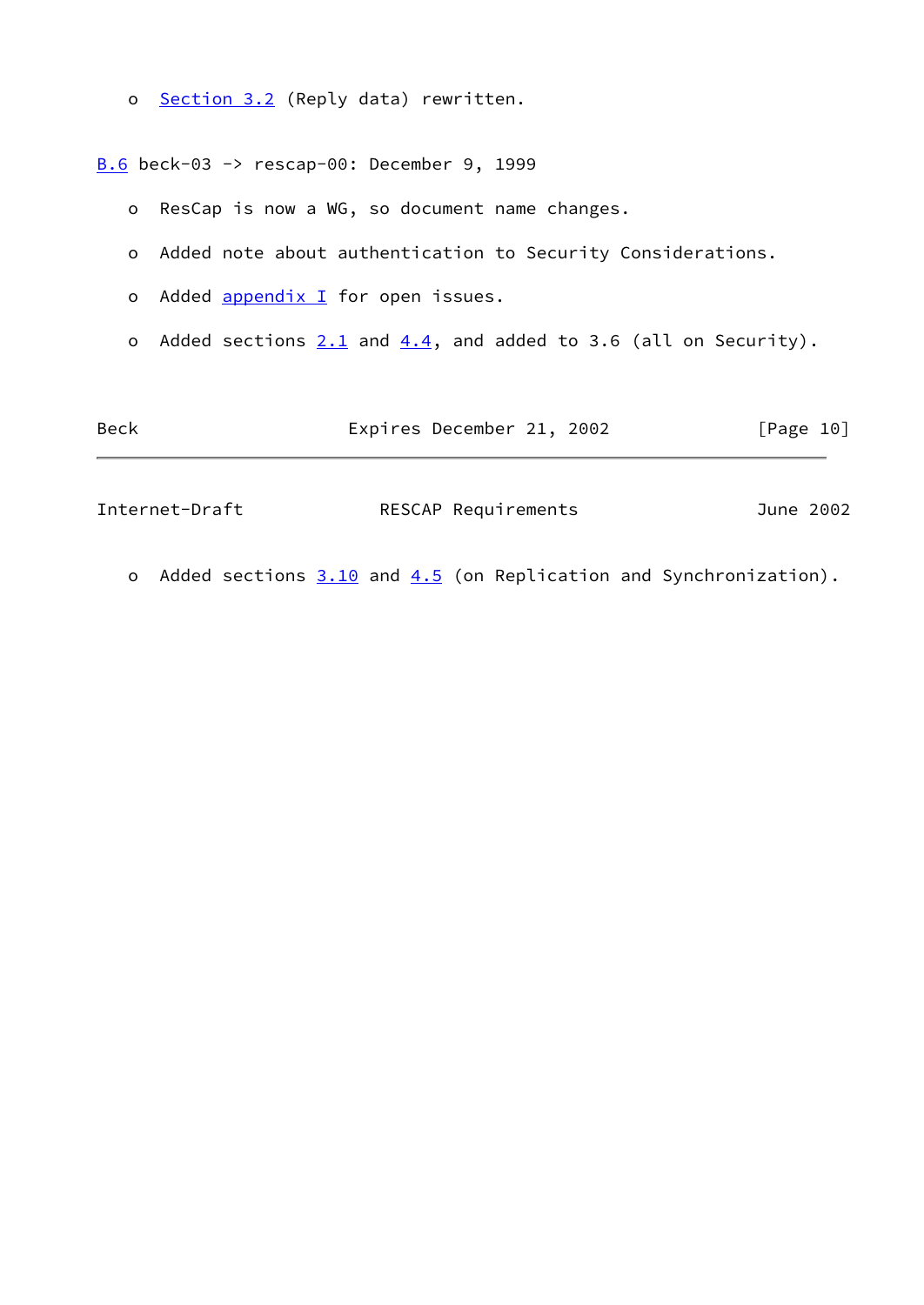Beck Expires December 21, 2002 [Page 11]

<span id="page-12-0"></span>

Internet-Draft RESCAP Requirements June 2002

Full Copyright Statement

Copyright (C) The Internet Society (2002). All Rights Reserved.

 This document and translations of it may be copied and furnished to others, and derivative works that comment on or otherwise explain it or assist in its implementation may be prepared, copied, published and distributed, in whole or in part, without restriction of any kind, provided that the above copyright notice and this paragraph are included on all such copies and derivative works. However, this document itself may not be modified in any way, such as by removing the copyright notice or references to the Internet Society or other Internet organizations, except as needed for the purpose of developing Internet standards in which case the procedures for copyrights defined in the Internet Standards process must be followed, or as required to translate it into languages other than English.

 The limited permissions granted above are perpetual and will not be revoked by the Internet Society or its successors or assigns.

This document and the information contained herein is provided on an